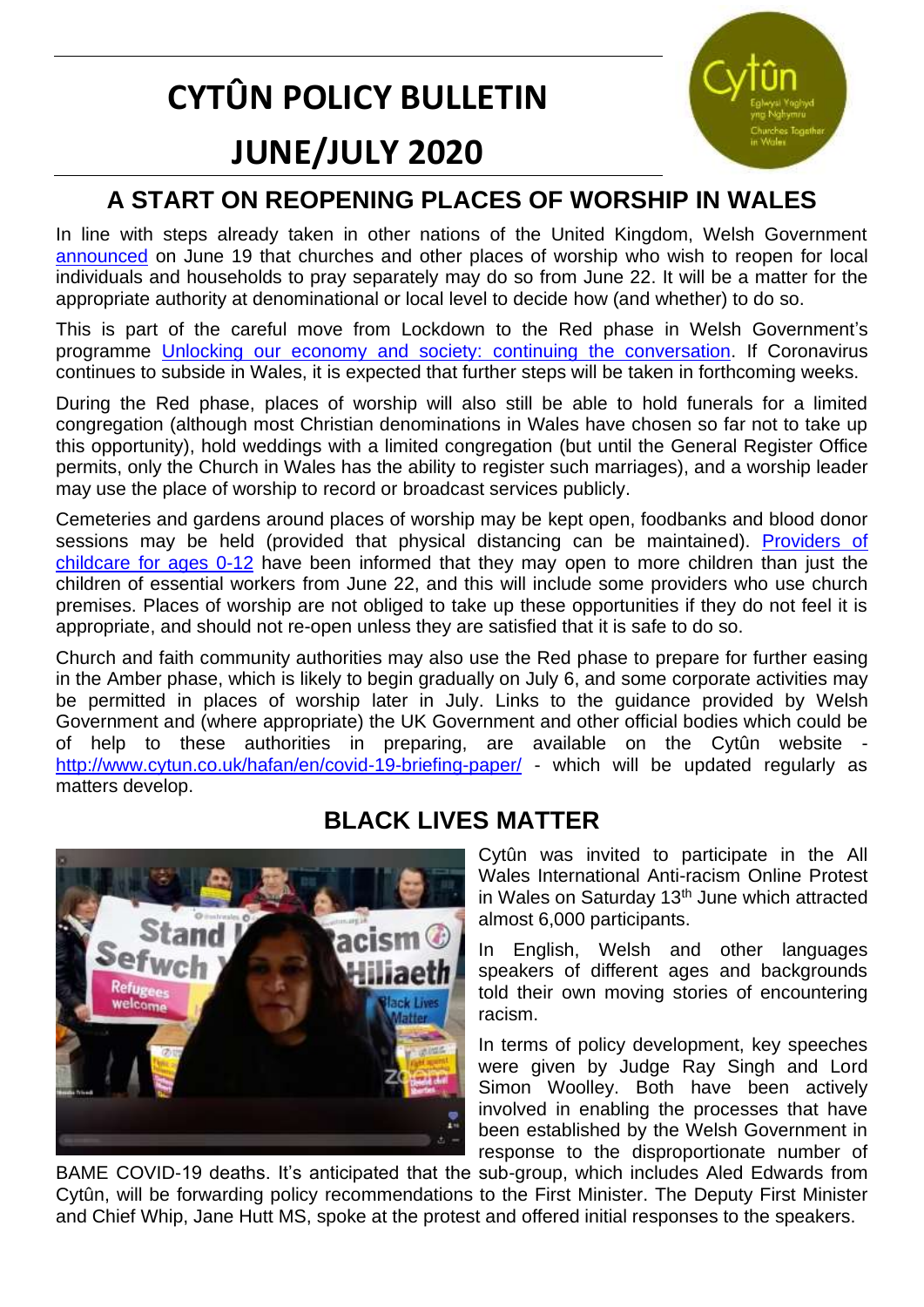

### **CHURCH COMMUNITY ACTION DURING LOCKDOWN**

*Sasha Perriam of Cytûn has been keeping track of the activities of local churches and ecumenical groups. Some work is undertaken by churches on their own, others are in partnership with other faith groups and voluntary organisations. Here are a few highlights from the dozens of examples Sasha has found.*

**Carmarthen** churches have continued to operate and support their food bank. They have also supported Glangwili hospital patients who do not have personal hygiene goods (because there are no visitors); a community initiative that pays for the making of visors at Ysgol Bro Myrddin for workers in the health sector; and enhanced support to the local women's refuge.

In **Swansea,** an emergency Food Resource has been based at Christ Well URC, Manselton. This has enabled support to be offered to, amongst others, asylum seekers known through the asylum seeker and refugee group Unity & Diversity (UiD). They are also looking to set up a Clothes Bank.

The ASK Centre, based in Christ Church, **Rhyl**, aided by a delivery of bread from Henllan Bakery (above), has continued to operate its foodbank for those in need, and the CAB based at the centre has (like other CABs) continued to offer a service via telephone and email.

In **Newport**, Community House Eton Road (CHER; Presbyterian Church in Wales), has arranged regular Zoom meetings to get Community Leaders in touch with people who are in need of help with food parcels, computers and internet access for children, in partnership with EYST (Ethnic Minority Youth Support Team), 'Me in Mind', and a Community Connector. Their BBC Children in Need funded youth workers have also continued to engage with local young people remotely. Four other Christian churches meet at Community House – a Caribbean church, an Ethiopian/Eritrean church, a Slovakian church and another Eastern European church. CHER has arranged meetings to provide information about what help is available and what is allowed or not during the current situation. Most of the people attending Community House, including these four churches, are from BAME Communities or from Eastern Europe. Covid-19 has hit this community particularly hard.

In **Neath**, a group of people from churches contact those living alone and who would normally receive a home visit, to check that they are coping or if they need help. A church is designing letters of the alphabet which spell out Faith, Hope Love and this collage will be displayed in the church when they meet again. The Foodbank is still open and before lockdown one church was open to provide food for anyone in need. The sewing group in a local church have been making face masks which are being sold and money donated to local charities including staff of NHS.

*Links to online worship by Cytûn's member churches, in English and Welsh, can be found on: <https://www.facebook.com/CytunNew/> To include a service, please email [peredur@cytun.cymru.](mailto:peredur@cytun.cymru) Cytûn member, Cyngor Ysgolion Sul Cymru, provides a comprehensive portal accessing Welsh language worship, devotional and educational material at<http://cristnogaeth.cymru/>*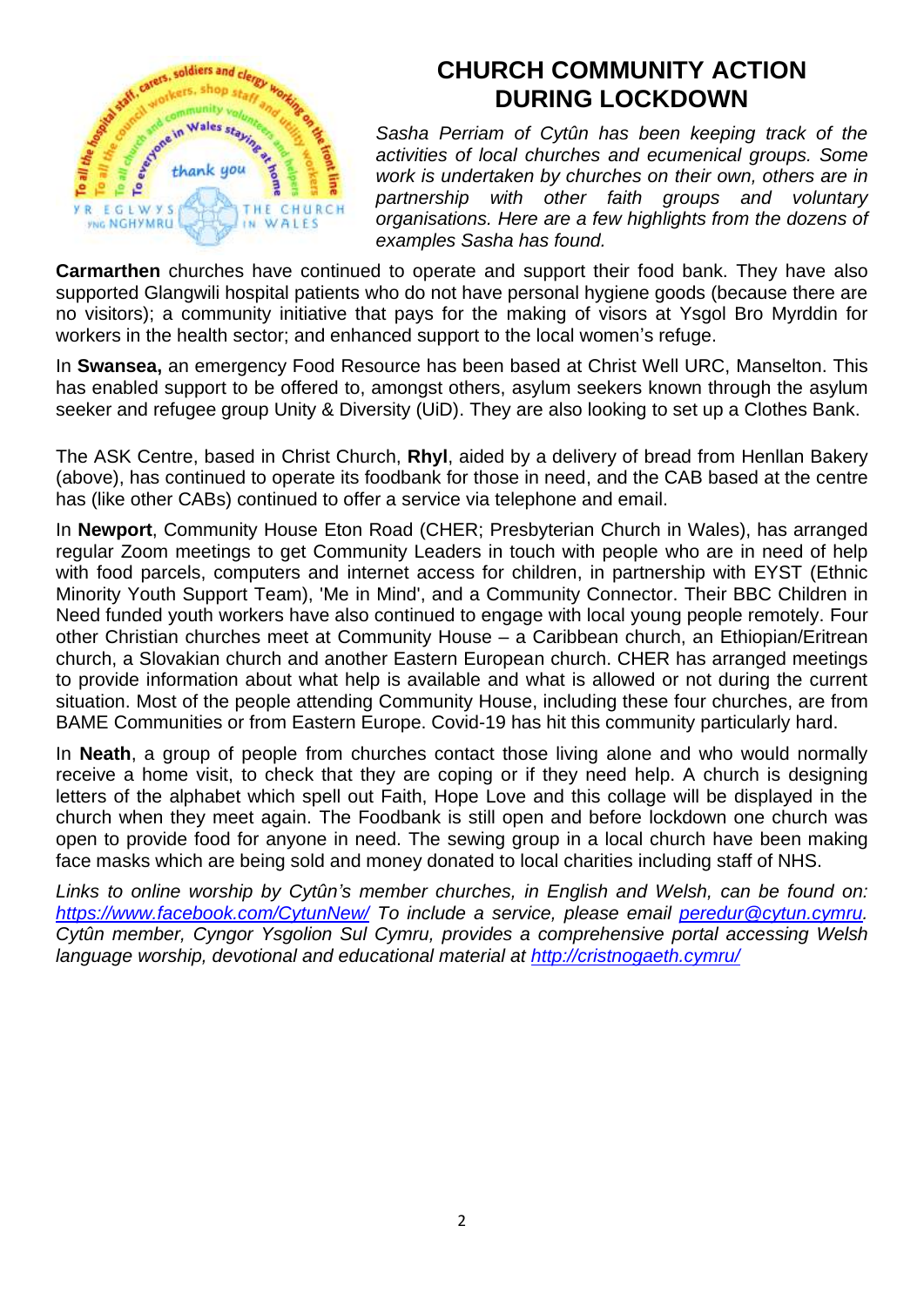# **HOUSING THE HOMELESS AFTER COVID-19**

On May 28, Welsh Government held an online Summit, led by Julie James MS, Minister of Housing and Local Government. The aim of the event was to communicate to leaders from local government and the housing sector, their plans for transforming homelessness services.

The event was attended by nearly 200 people, and speakers included Katie Dalton, CEO of Cymorth Cymru, Jon Sparkes, CEO of Crisis and Clare Budden CEO of ClwydAlyn Housing.

During the event the new guidance Phase 2 - [Planning Guidance for Homelessness](https://gov.wales/continuing-support-homeless-people-during-coronavirus-pandemic-local-authority-guidance) and Housing [Related Support Services](https://gov.wales/continuing-support-homeless-people-during-coronavirus-pandemic-local-authority-guidance) was explained laying out the requirements for Local Authorities. The four key themes were:

- **Support** continue to support people who remain sleeping rough, everyone in emergency provision and those newly presenting
- **Plan –** prepare clear transition plans for services setting out how they will move towards providing more sustainable models of accommodation and support
- **Build –** innovate, remodel, procure and build accommodation to improve the quality of emergency provision
- **Transform – commit to and plan** how to rapidly move away from the use of night shelters and 'floor space'

It was also explained, that the sector must link in and collaborate with local voluntary and faith



based groups in order to harness their local and community knowledge and support they can offer.

Bonnie Navarra, Director of Housing Justice Cymru, spoke as a representative of faith based and voluntary groups to outline how local authorities could effectively involve these groups in the planning, transitioning and delivery of this new approach. Bonnie took the opportunity to outline the significant benefit volunteer led organisations bring and the positive outcomes from existing service models, such as Night Shelters. She went on to say that it is important for faith based

groups and the voluntary sector to be a part of the new service models, given the unique strengths they bring. Finally, she said they can transition and be part of this new approach, by focusing their resources on prevention, and Housing Justice Cymru were keen to help wherever needed.

#### **NO EXTENSION FOR BREXIT TALKS**

At a meeting with representatives of the European Union on June 12, Michael Gove MP, Chancellor of the Duchy of Lancaster, [confirmed](https://assets.publishing.service.gov.uk/government/uploads/system/uploads/attachment_data/file/892141/Letter_from_CDL.pdf) that there would be no extension to the transition period before the UK leaves the EU's Single Market and Customs Union on 31 December 2020, despite calls to the contrary from the [Welsh Government](https://gov.wales/written-statement-eu-transition-period-extension) and over 50 civil society organisations across the UK, who called for an extension in an [open letter](https://brexitcivilsocietyalliance.us17.list-manage.com/track/click?u=c54e40e3c48638d22d060eab9&id=f26ce69bdd&e=dda65d6ee5) to the Prime Minister.

The letter, signed by Revd Dr Noel Davies on behalf of Cytûn's Wales and Europe Working Group, asked the PM to extend the transition period because of the impact Covid-19 was having on the sector, highlighting that: "The capacity of the UK and the EU states to make the domestic preparations needed to exit the transition period and implement the Withdrawal Agreement has already been severely limited." The letter points to the "understandably" reduced capacity of the Government to negotiate a trade deal, and for Parliament to then scrutinise this deal, given the current focus on supporting those individuals, communities, and organisations that have been hardest hit by Covid-19.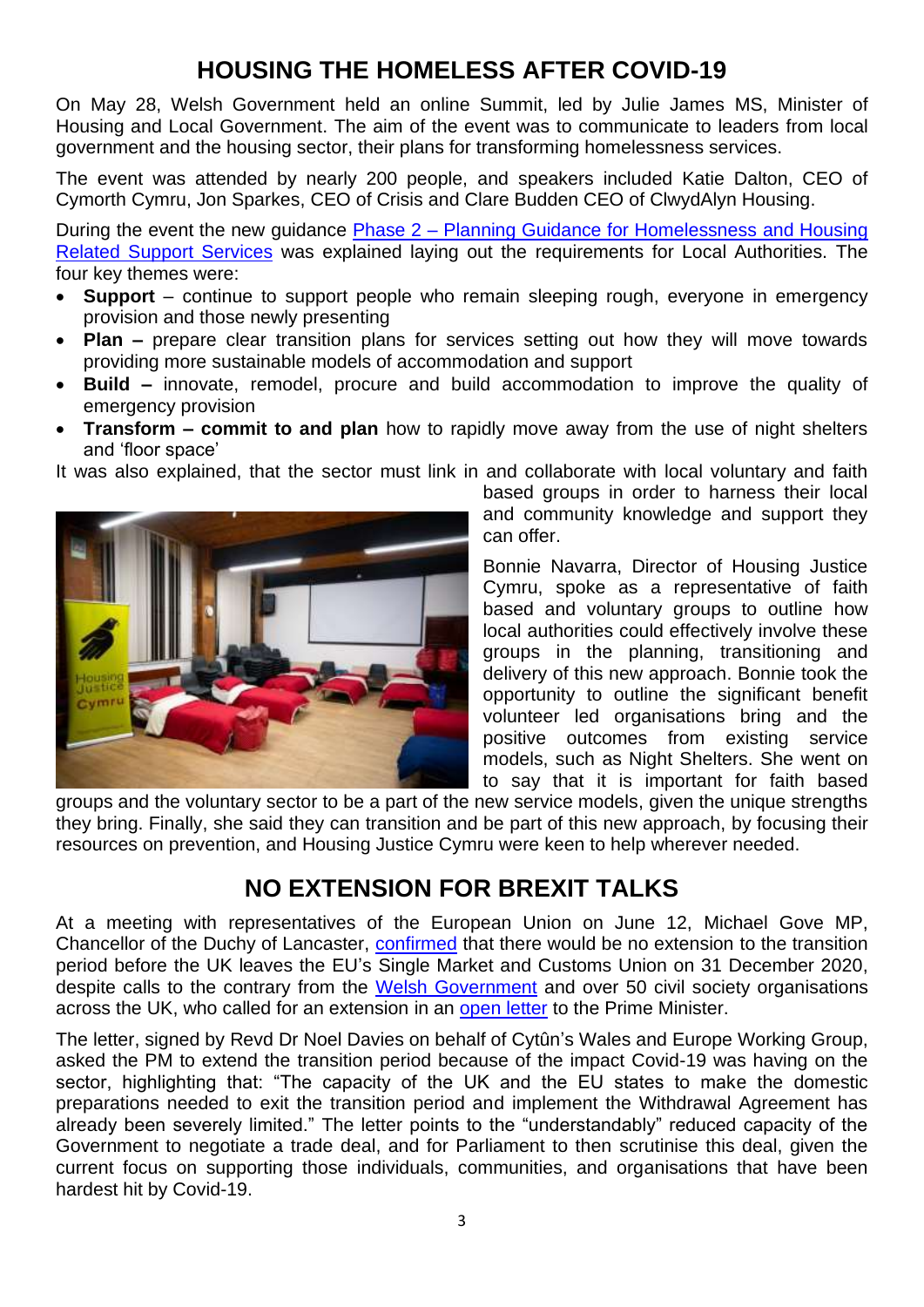#### **TEACHING RELIGION, VALUES AND ETHICS IN OUR SCHOOLS**



The latest stage in Welsh Government's programme of engagement regarding the new curriculum for schools in Wales from September 2022 has begun.

*Legislative [proposals for Religion,](https://gov.wales/sites/default/files/consultations/2020-05/consultation-document-curriculum-for-wales-religion-values-and-ethics_0.pdf)  [Values and Ethics](https://gov.wales/sites/default/files/consultations/2020-05/consultation-document-curriculum-for-wales-religion-values-and-ethics_0.pdf)* proposes a new legal framework to underpin the teaching of what has previously been known in schools as Religious Education. The new document does NOT outline the intended curriculum content for the subject – that will follow in the autumn.

The document recommends:

- Extending the content of the subject to include not only religions, but also 'non-religious' philosophical belief systems (such as humanism). There is an attempt to limit the scope of these by using the definition of the European Convention on Human Rights, so that not all philosophical beliefs will be eligible to be taught, but only those which are sufficiently coherent to attract legal protection. It will be compulsory also to teach about world religions in a 'pluralistic' syllabus – that is, a syllabus reflecting the range of religious and non-religious beliefs.
- The county councils' Standing Advisory Councils on Religious Education (SACREs) and the Agreed Syllabus Conferences, which set the syllabus in each county, will include a new group, alongside the local religious denominations, to represent these philosophical beliefs. It is not clear whether the committee of such organisations (which are usually small in membership) will have a vote equal to that of the committee of religious representatives (which represent some 300,000 people across Wales).
- Welsh Government will prepare statutory guidance for compiling the county syllabuses, and the agreed syllabus must be drawn up according to that guidance.
- Schools of a religious character (church schools) will be required to draw up a syllabus offering two alternative provisions: Religion, Values and Ethics designed having regard to the local agreed syllabus; and Religion, Values and Ethics designed according to the trust deed or faith tenets of the school. In voluntary controlled church schools, a school syllabus having regard to the agreed syllabus will be taught unless parents request a denominational syllabus; and in voluntary aided church schools the denominational syllabus will be taught unless parents request the agreed syllabus, which will then be taught as prescribed by the county Agreed Syllabus Conference.
- All schools without a religious character (the local education authority's community schools) will have to "have regard" to the county agreed syllabus as it draws up its own syllabus for Religion, Values and Ethics. In a change from the current situation, these schools will not have to follow the agreed syllabus in every detail in deciding what to teach.

The (paradoxical) consequence of this is that the county agreed syllabus will not be taught as agreed except in voluntary aided schools when requested by parents.

The website *Law and Religion* has published an interesting [article](https://www.lawandreligionuk.com/2020/05/06/radical-reform-of-religion-values-and-ethics-in-welsh-schools/) about the changes by Russell Sandberg, which has provoked an interesting discussion on the site.

The full consultation can be read on the [Welsh Government website,](https://gov.wales/legislative-proposals-religion-values-and-ethics) and individuals, families, churches and schools can respond until 28 July 2020. Due to the varied views of our members, Cytûn will not be drawing up a comprehensive response in favour or against the proposals, but all member churches and others interested are encouraged to respond directly.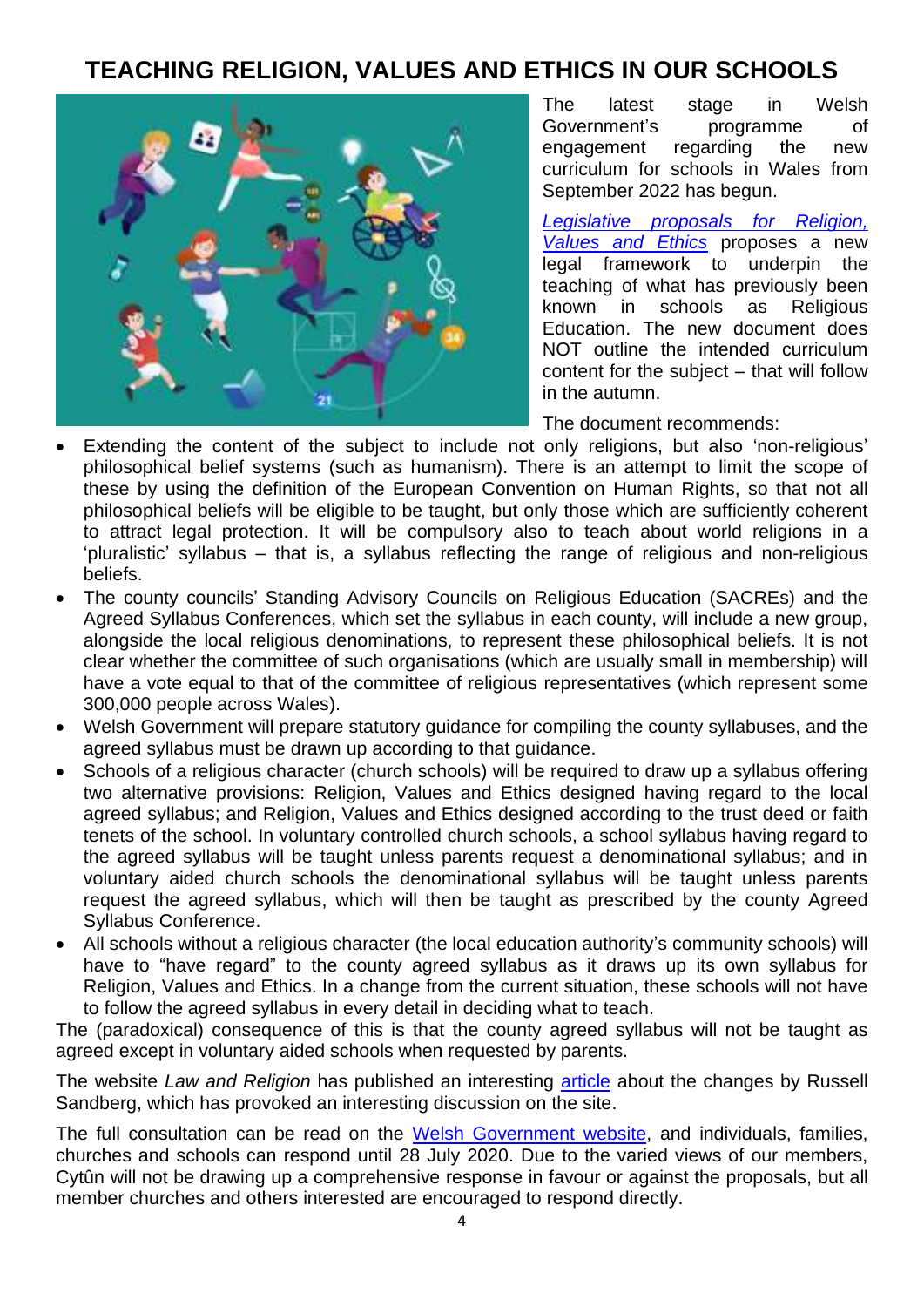#### **Climate Sunday: churches launch year-long environmental campaign**

Churches are being urged to focus on climate change in a new initiative. From holding a climate focused service to calling for bolder government action, churches are asked to take part in the Climate Sunday campaign ahead of the COP26 global climate meeting in November 2021.

It starts on September 6, the first Sunday in the annual season of Creationtide, and is being organised by Churches together in Britain and Ireland and Cytûn, with support from many member churches and charities including CAFOD, Christian Aid, Tearfund, A Rocha UK, and Operation Noah. Churches are encouraged to hold a local Climate Sunday any time during the year and there will be free resources to suit every tradition and style of worship. They are invited to:

- Hold a climate-focused service, to explore the theological and scientific basis of creation care and action on climate, to pray, and to commit to action.
- Make a commitment as a local church community to taking long term action to reduce its own greenhouse gas emissions.
- Join with other churches and wider society in calling for the UK government to take much bolder action on climate change in this country in advance of COP26, and to strengthen its credibility to lead the international community to adopt a step change in action at COP26.

The culmination of the campaign will be a national Climate Sunday event on Sunday 5th September 2021, to share church commitments and pray for bold action and courageous leadership at COP26.

Revd Judith Morris, General Secretary of the Baptist Union of Wales, said: "Climate Sunday is a crucial opportunity for all churches to take much needed action to address one of the most urgent and pressing issues facing our planet. As stewards of God's creation, it is paramount that we actively engage with climate change and commit to protecting the future for generations to come. We need to make changes before it is too late and we hope that this initiative will galvanize all Christians in Wales into action."

Canon Carol Wardman, spokesperson for the Church in Wales' environmental group, CHASE (Church Action for Sustaining the Environment), said, "Our heightened appreciation of the nature over the past weeks has reminded us how precious is the natural environment around us. We have all enjoyed cleaner air, quieter roads, clearer skies, and hearing the song of the birds. But the extreme weather this year, with devastating winter floods followed by the driest spring on record, have brought home to us the impact of climate change.

"Climate Sunday is an opportunity to focus together on how we can better care for God's creation, and remind ourselves that we must not treat protection of the environment as a luxury, but place it at the heart of our plans to recover from the pandemic emergency. We encourage all our churches to take part in whichever way they can."

To register for Climate Sunday visit the website: [www.climatesunday.org.](http://www.climatesunday.org/) Find out more about the initiative by reading a blog by Andy Atkins, CEO of A Rocha UK and Chair of the Climate Sunday Steering Group: [www.climatesunday.org/blog](http://www.climatesunday.org/blog)



If you do not want to wait until September, a number of Climate Sunday partners – including ARochaUK, CAFOD, Cymorth Cristnogol, Tearfund, the United Reformed Church, the Society of Friends and the Salvation Army – have arranged a virtual lobby of Westminster for a just recovery from Covid-19, [The Time is Now,](https://www.theclimatecoalition.org/) on 30 June 2020 under the auspices of the Climate Coalition.

The photo above shows St Joseph's Church, Cwmaman, which was the first solar powered church in the Church in Wales.

#### **ABOLITION OF INTERNATIONAL DEVELOPMENT DEPT OPPOSED**